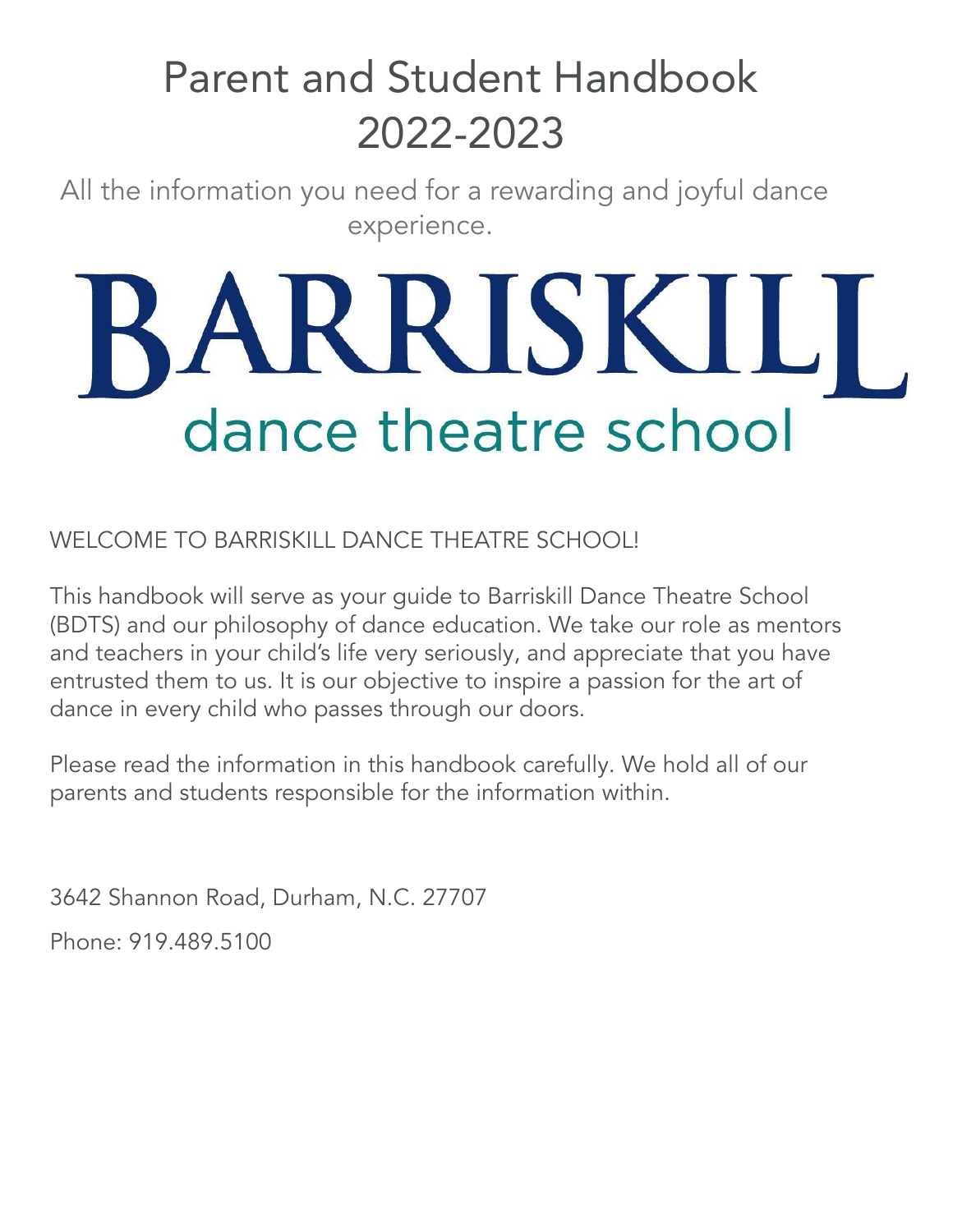CONTACT INFORMATION:

Executive and Artistic Director: Mari O'Donnell (mari@barriskilldance.com)

Associate Artistic Director: Kristin Clotfelter (kristin@barriskilldance.com)

School Director: Megan Ross ([megan@barriskilldance.com](mailto:megan@barriskilldance.com))

Musical Theatre/Acting for TV & Film Director: Liza Parker (liza@barriskilldance.com)

Facilities Manager: David Hunt ([david@barriskilldance.com\)](mailto:david@barriskilldance.com)

# OUR PHILOSOPHY:

BDTS is committed to providing high-quality, developmentally appropriate dance and theatre education. We provide a safe and child-centered environment in which our students can explore dance with qualified, nurturing teachers.

Dance education encompasses so much more than the dance technique we teach your children. We believe the discipline of dance training gives young people a better understanding of commitment, the spirit of teamwork, and discovering what they can accomplish through hard work. Our goal is to give dancers the tools and knowledge/education to become dancers in the professional world if that is desired. Even more importantly, we strive to educate the minds, bodies, and souls of our students; teaching them the skills needed for a successful life, and a valuable appreciation for the performing arts.

Our approach to dance education is aimed at helping our students find the intrinsic rewards of learning to dance rather than just the external rewards so commonly strived for. Even as we prepare for performances, our emphasis is on the process; the satisfaction of working hard together to create a finished production we share with family and friends.

We truly believe that by participating in challenging, developmentally appropriate dance classes in a nurturing environment, all children and adults can experience the sense of accomplishment and joy that comes with learning to dance.

The joy is in the journey! We look forward to taking this journey with you and your family.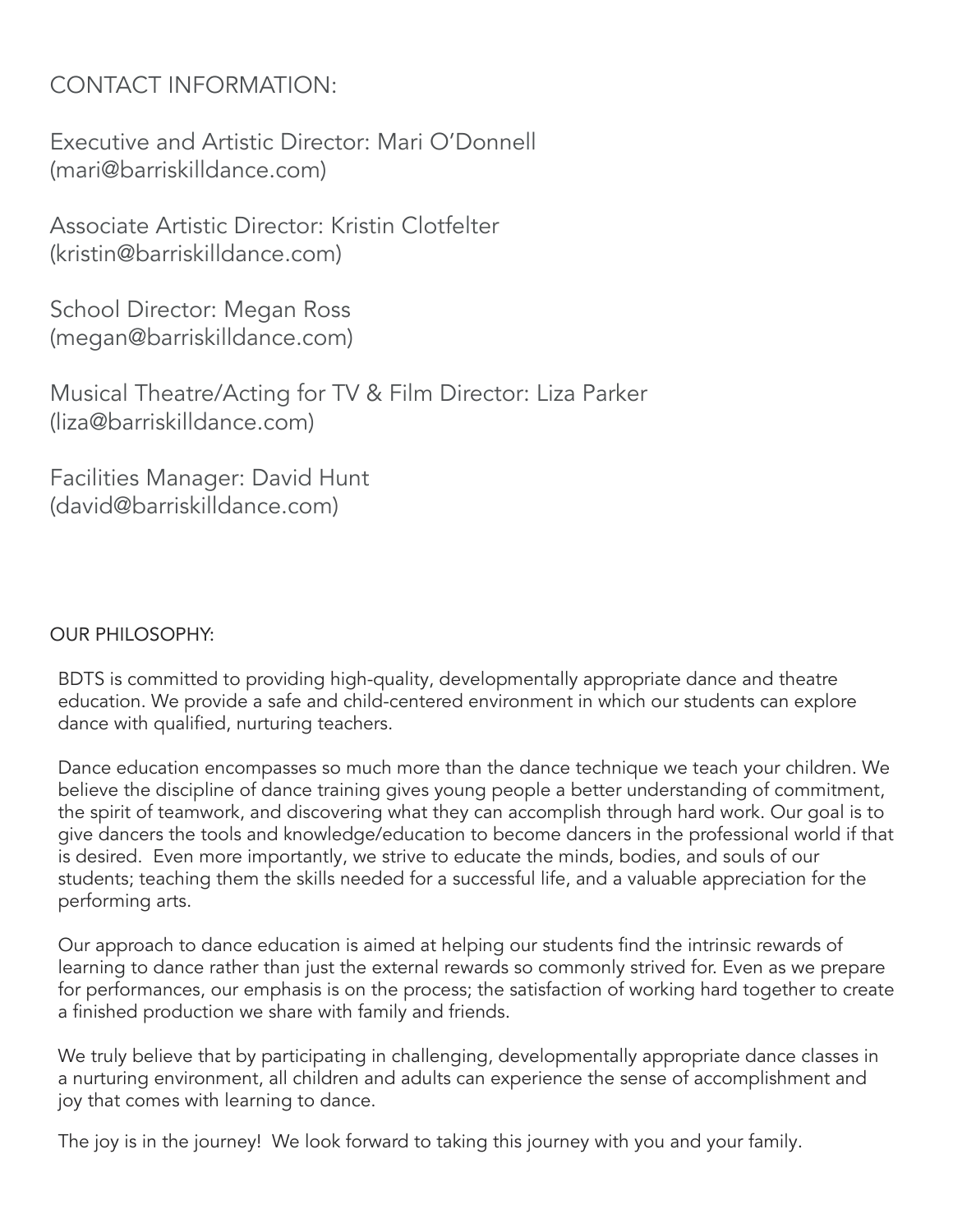#### COMMUNICATION:

Communication is key to maintaining smooth and effective studio operations. BDTS has several means of communication to keep all of our students and parents well-informed.

- Our website, [barriskilldance.com,](http://www.barriskilldance.com/) is a great resource for studio information. Policies, schedules, and much more are posted on our website. If you have a question, it is likely you will find the answer on our website.
- Email is our primary way of communicating with families. Please make sure that the studio has your most up-to-date email address, and be sure to read the communications we send out. We do our best to limit our email communications to important information, and it is imperative that you read all emails you receive from the studio. These emails will contain important information about fees and deadlines and upcoming events. If you are not receiving regular emails from us, please let us know immediately so we can figure out what is going on. You can email [contact@barriskilldance.com](mailto:contact@barriskilldance.com) with any questions.

#### HEALTH & SAFETY POLICIES:

During the 2022-2023 season, we will continue to follow the guidance of the CDC and the NC Health Department. We anticipate this advice will change throughout the year, and we will adapt with it to ensure a safe and healthy environment for everyone at Barriskill.

At this time masks are optional for dancers age 5+, however we reserve the right to return to stricter protocols (including masking) if we are required to do so by mandate, or if we see reasons based on trends at Barriskill or locally. We will continue to be guided by health officials and will review all metrics and relevant guidance from health agencies.

#### CALENDAR:

The calendar for the current year is available below. Please make sure you are aware of school vacations and other important dates.

Occasionally we are forced to make changes to the calendar. These changes will be posted on the website and sent out by email.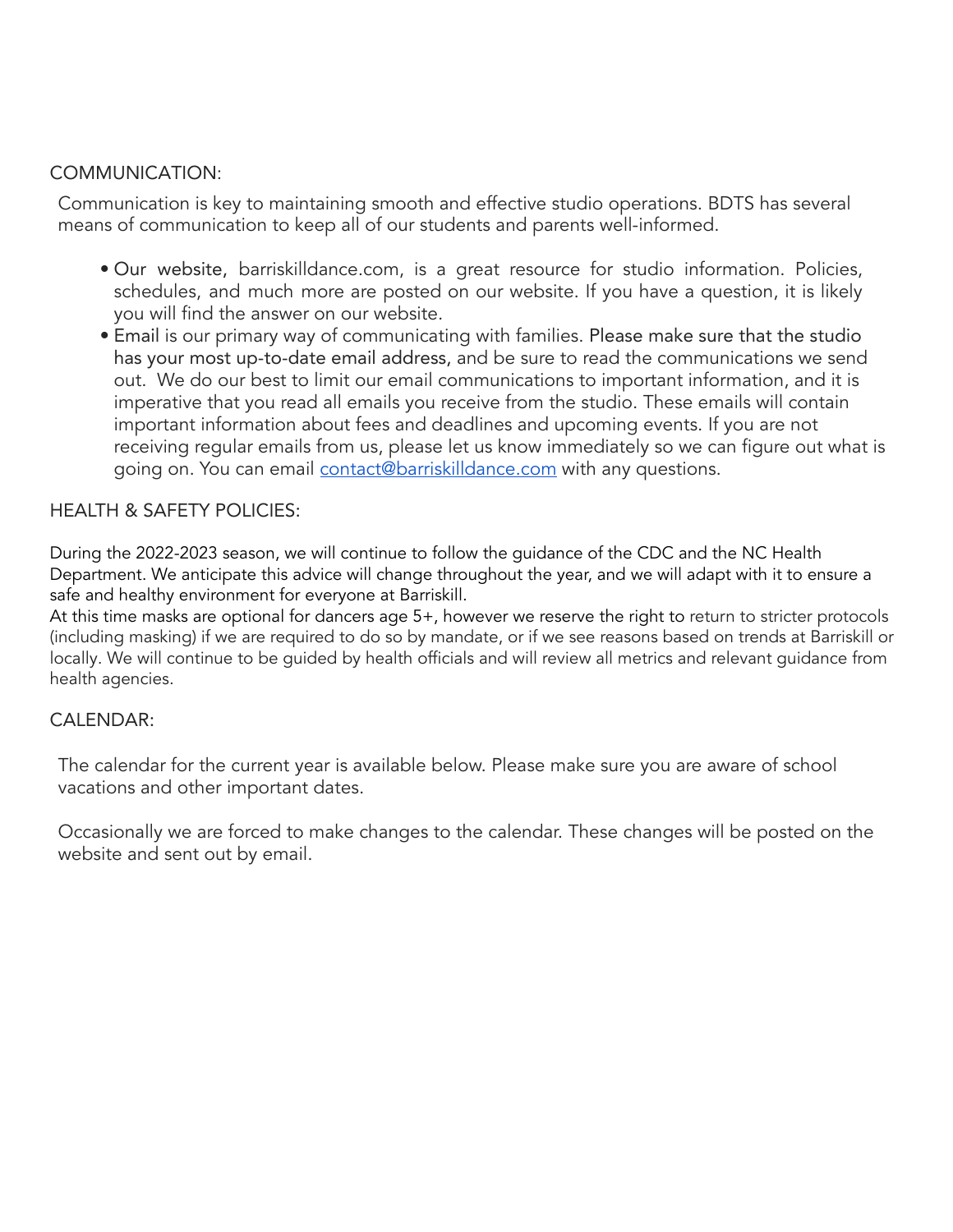|                                                                                 | 2022-2023                              |  |  |  |  |  |  |  |  |  |  |  |
|---------------------------------------------------------------------------------|----------------------------------------|--|--|--|--|--|--|--|--|--|--|--|
| <b>IMPORTANT DATES TO REMEMBER</b>                                              |                                        |  |  |  |  |  |  |  |  |  |  |  |
| <b>BDTS Classes Start</b>                                                       | Sat. Aug 20, 2022                      |  |  |  |  |  |  |  |  |  |  |  |
| <b>Company Audition</b>                                                         | <b>TBD</b>                             |  |  |  |  |  |  |  |  |  |  |  |
| <b>Fall Musical Audition</b>                                                    | Tue, August 23, 2022,<br>5:30-7:30 PM  |  |  |  |  |  |  |  |  |  |  |  |
| Labor Day Weekend -<br><b>CLOSED</b>                                            | Sat, Sept 3-5, 2022                    |  |  |  |  |  |  |  |  |  |  |  |
| <b>Nutcracker Auditions</b>                                                     | Sat, Sept 10, 2022                     |  |  |  |  |  |  |  |  |  |  |  |
| <b>Nutty Nutcracker Auditions</b>                                               | Sat. Sept 17, 2022                     |  |  |  |  |  |  |  |  |  |  |  |
| <b>Observation Week</b><br>(Pre-School Classes Recital<br>commitment sheet due) | Nov 14-19, 2022                        |  |  |  |  |  |  |  |  |  |  |  |
| Thanksgiving Break -<br><b>CLOSED</b>                                           | Nov 21 - Nov 27, 2022                  |  |  |  |  |  |  |  |  |  |  |  |
| <b>Nutty Nutcracker</b><br>Performances                                         | Dec. 17 and 18 2022                    |  |  |  |  |  |  |  |  |  |  |  |
| Nutcracker Performances                                                         | Dec 16, 17 and 18, 2022                |  |  |  |  |  |  |  |  |  |  |  |
| <b>Fall Musical Performances</b>                                                | <b>TBD</b>                             |  |  |  |  |  |  |  |  |  |  |  |
| <b>Winter Break - CLOSED</b>                                                    | Dec 19 thru Jan 3, 2023                |  |  |  |  |  |  |  |  |  |  |  |
| <b>Classes Resume</b>                                                           | Jan 4, 2023                            |  |  |  |  |  |  |  |  |  |  |  |
| <b>Spring Musical Audition</b>                                                  | Tue, January 10, 2023,<br>5:30-7:30 PM |  |  |  |  |  |  |  |  |  |  |  |
| MLK Holiday - CLOSED                                                            | Jan 16, 2023                           |  |  |  |  |  |  |  |  |  |  |  |
| Spring Break - CLOSED                                                           | March 27 - April 2, 2023               |  |  |  |  |  |  |  |  |  |  |  |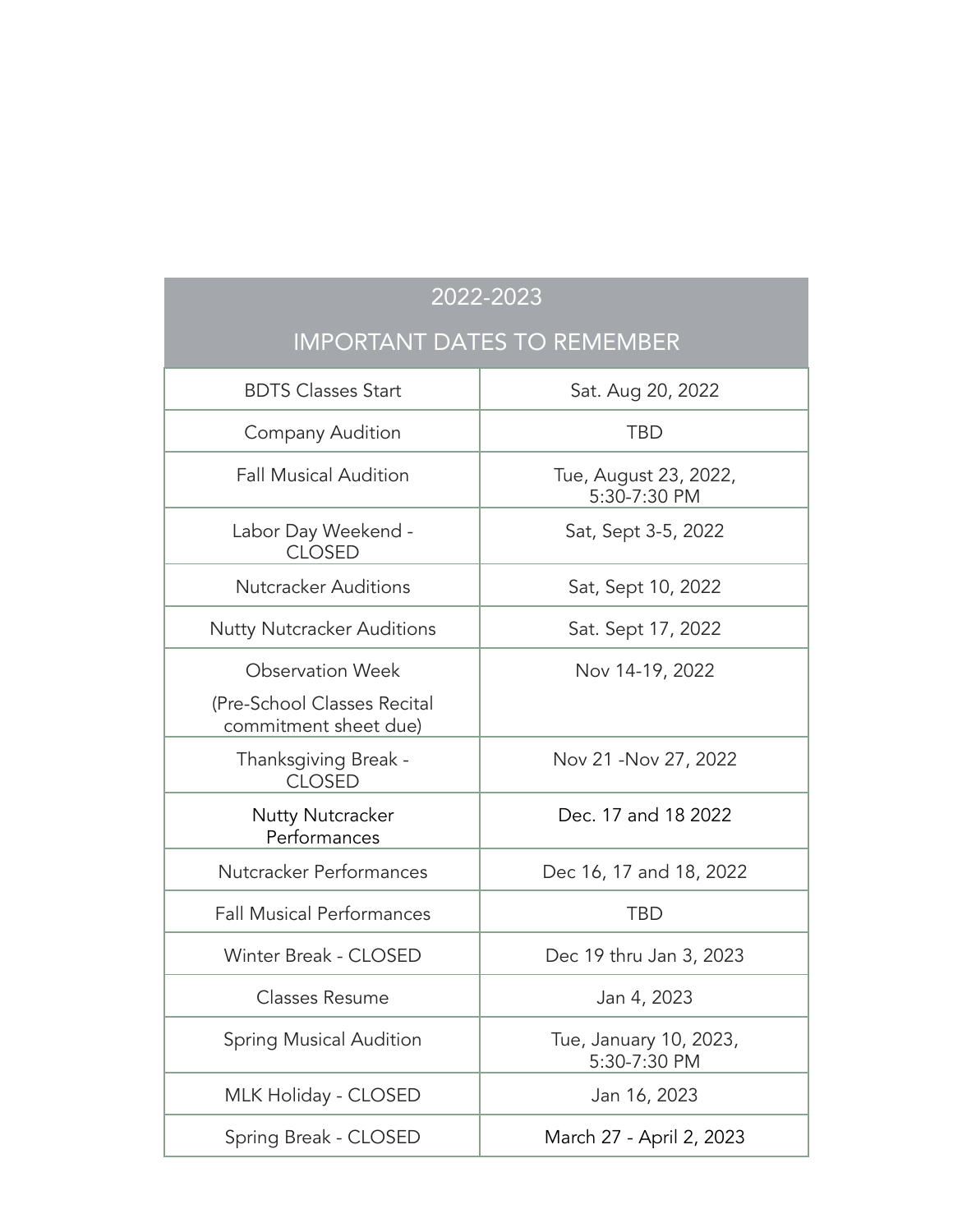| Classes Resume                            | April 3, 2023         |
|-------------------------------------------|-----------------------|
| <b>BDTS Studio Company</b><br>Performance | <b>TBD</b>            |
| Story Ballet (Ballet levels<br>$1-8)$     | June 2-4, 2023        |
| Spring Musical                            | TBD                   |
| <b>Spring Recitals</b>                    | TBD                   |
| Last Day of Classes                       | Friday, May 26th 2023 |

# CHOOSING CLASSES:

We strive to provide classes that serve children and adults with a wide range of abilities, experience, and reasons for taking a dance class. First and foremost, we encourage you to talk with your child about his or her interests and goals. Consult our class list for age and experience guidelines for each of our classes.

If you are new to the studio, we recommend that you talk with us directly about placement in our classes. Please remember that each dance studio is different, and our class levels and curriculum may be different from your previous studio. We will work with you to find the best classes for your age and experience.

# PLACEMENT FOR RETURNING STUDENTS:

Class placement at BDTS is based on a combination of age and ability. Our faculty meets regularly to discuss student progress and placement. We are committed to offering appropriate opportunities for each child. Most of our classes above the beginner level require instructor permission for enrollment. One of our most important jobs is helping each child find a class that will provide them with an appropriate level of challenge so that they can learn and grow as much as possible. Your child's teachers can provide the best guidance for appropriate class placement.

Placement decisions are derived from many years of teaching experience. Often a child is placed in a particular class where he or she will feel confident in order to promote the development of self-esteem. Some students respond to the challenge of being in a class with students who are more proficient pushing themselves to work harder. Placement is highly individual, and the factors that go into the decision are complex.

If you have questions or concerns about your child's progress or placement, please discuss them with your child's teacher or the director. We ask that you set up an appointment for such conversations rather than trying to squeeze it in between classes.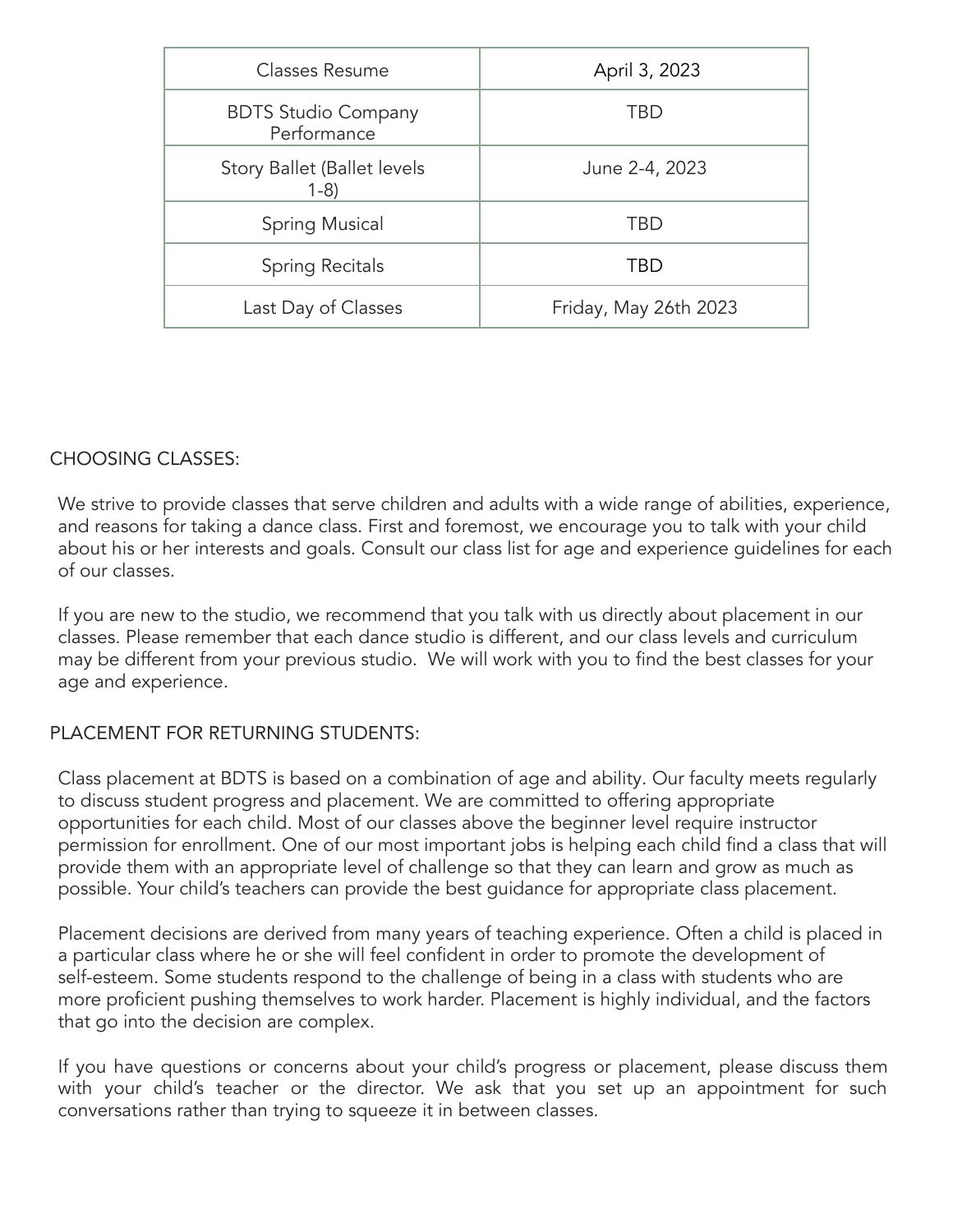# FEES, TUITION, PAYMENT, AND SCHEDULES:

#### Registration:

There is a yearly registration fee of \$35 for each student. All students need to have completed online registration before beginning class. Registration fees are non-refundable and a mid-year withdrawal from school will incur a new registration fee upon re-enrollment.

#### Refunds, Changes, and Withdrawals:

Enrollment in a dance class at BDTS should be considered a commitment for the entire (or the remainder of the) **dance** school year. If your family decides to withdraw from a class, the school director must be notified in writing (email is fine) at least one week prior to the start of the next billing cycle (the 1st of the month).

Tuition is paid in advance of class participation, and once tuition is paid, it is non-refundable. The only exception is in the case of serious disability or injury; in this case, a refund may be granted pending approval of the director and a letter from the student's physician.

#### Missed Classes:

We encourage students to make up missed classes by attending any other class at the appropriate age and skill level. Your teacher can provide guidance in selecting a good make-up class. NO CREDIT IS OFFERED TOWARD TUITION FOR CLASSES MISSED. Missed classes may not

be used in lieu of tuition for the next payment period, and full tuition is owed on each payment regardless of classes missed in a previous month.

Students who wish to withdraw from a class temporarily must discuss this with their teacher and the director, understanding that re-enrollment is dependent on space in the class at that time, and that they will incur a new registration fee. To hold their space, families may have the option of continuing to pay tuition during the absence.

#### Payment of Tuition and Fees:

Tuition is based on a dance school year, which consists of 36 weeks divided into 9 monthly payment periods. Some months will have more classes than others, but it will average out over the course of the year. Tuition is based on the number of class hours per week, and the cost per hour is lower as class hours increase. The current tuition schedule is available on our website and here:

|                                 | YOUTH TUITION |     |     |      |     |     |         |     |     |     |   |     |   |     |  |     |                                                                       |     |             |     |                 |
|---------------------------------|---------------|-----|-----|------|-----|-----|---------|-----|-----|-----|---|-----|---|-----|--|-----|-----------------------------------------------------------------------|-----|-------------|-----|-----------------|
| 2022-2023                       |               |     |     |      |     |     |         |     |     |     |   |     |   |     |  |     |                                                                       |     |             |     |                 |
| hrs per<br>week                 | 45<br>min     | Ihr | 1.5 | 1.75 | -2  | 2.5 | 3.0     | 3.5 | 4.0 | 4.5 | 5 | 5.5 | 6 | 6.5 |  | 7.5 | 8                                                                     | 8.5 | $\mathsf Q$ | 9.5 | $10 -$<br>$10+$ |
| \$ per<br>payment<br>each month | 75            | 80  | 115 | 125  | 135 |     | 150 165 |     |     |     |   |     |   |     |  |     | 180   190   215   225   240   245   250   255   260   265   270   275 |     |             | 280 | 290             |

Every customer must provide a credit card to keep on file. Tuition and all other charges are paid by the automatic billing of your credit or bank card that is securely on file in our management system. Tuition is billed on the 1st of each month. Arrangements can be made for those who need to have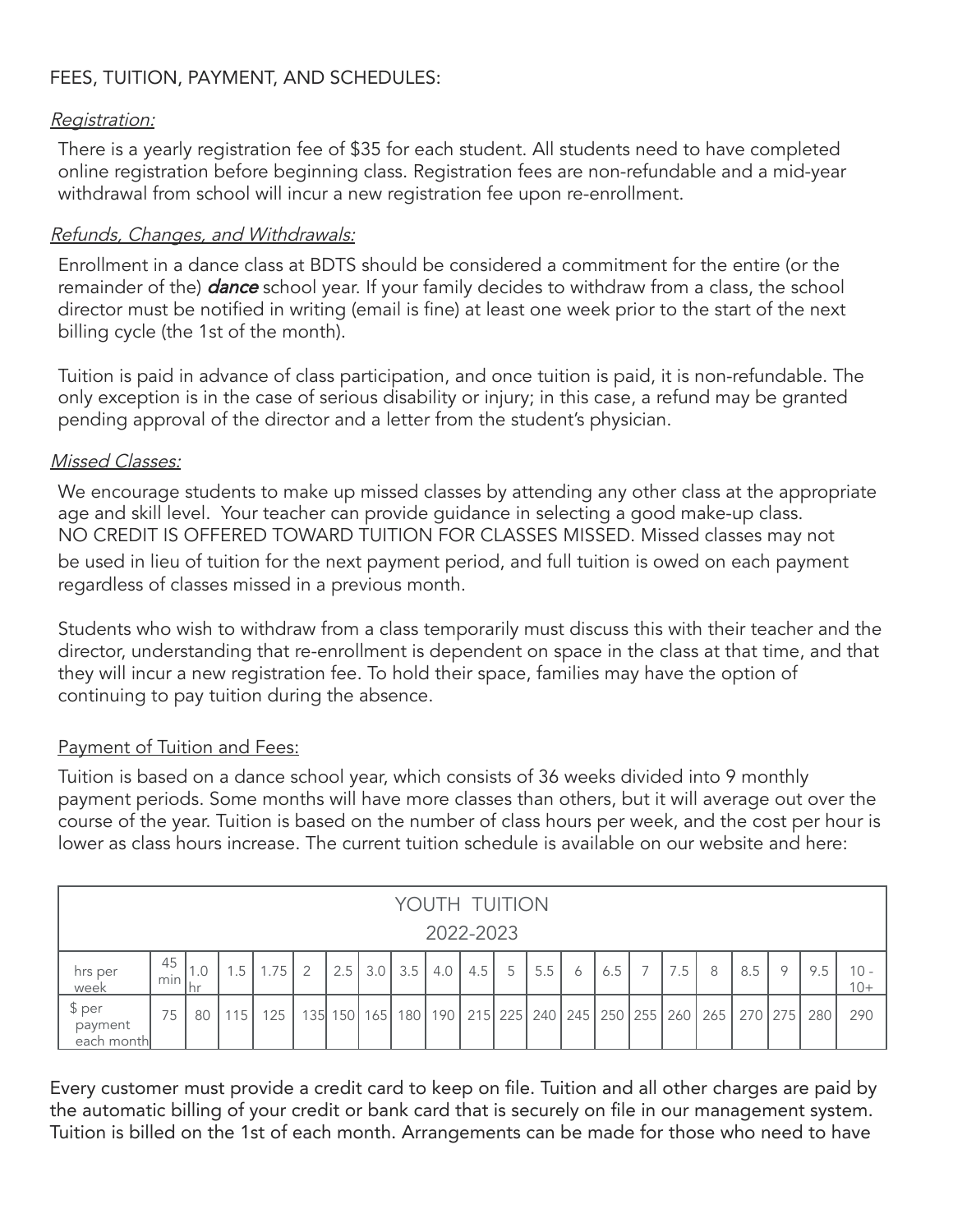the payment day delayed. There is no monthly payment by cash or check.

# Additional Fees:

Tuition does not include the registration fee, dancewear, shoes, costumes, recital tickets, private lessons, or special events.

# Class Cancellations:

We will rarely cancel class due to teacher illness or severe weather conditions. We will often follow regular school closings and delays but not always. Notifications of cancellations will be emailed to all families and posted on the website home page, Facebook, and Instagram. Affected students may attend another existing class to make up for the missed class. There are no refunds for classes missed due to severe weather conditions.

# Production Fee:

On February 15th, each student will be charged a \$75 recital production fee for each dance class they are enrolled in. This production fee will be applied towards the spring recitals, story ballet, and musical theatre production (the weekend after Memorial Day Weekend) and covers everything from renting the theater space and backdrops, costumes and props, paying staff, etc.

If your child will not be participating in the spring concert, you must inform us in writing by December 1 to avoid being charged the production fee. Once production fees are charged they are non-refundable.

# Adult Classes:

Barriskill offers open level classes for adults ages 18+. Adults have two options for participation: monthly based tuition for the dance calendar year (minimum enrollment must be 3 individuals) or a single class drop-in fee. Drop-ins can be paid in cash, venmo @BDTSDance, or via your Barriskill account. Either way, all adults must be registered with a credit card on file. Class offerings are available on our website at barriskilldance.com/adults

Adult Drop In Pricing: 45 mins - \$18.75 1 hour - \$20 1.5 hours - \$28.75

# Private Lessons:

Private lessons are not required. We encourage all students to take advantage of their class time and learn to work efficiently and intelligently. If a dancer is interested in one on one attention they may schedule a private lesson with a Barriskill instructor. Private lessons are \$65/hour. \*\*This year all privates must be scheduled through the studio so we know who is coming and going in the event of a COVID-19 case. Please email [megan@barriskilldance.com](mailto:megan@barriskilldance.com) if you are interested in scheduling privates.

CLASS OBSERVATION: \*\* See COVID-19 Policies-- no parents will be allowed to enter the building this year\*\*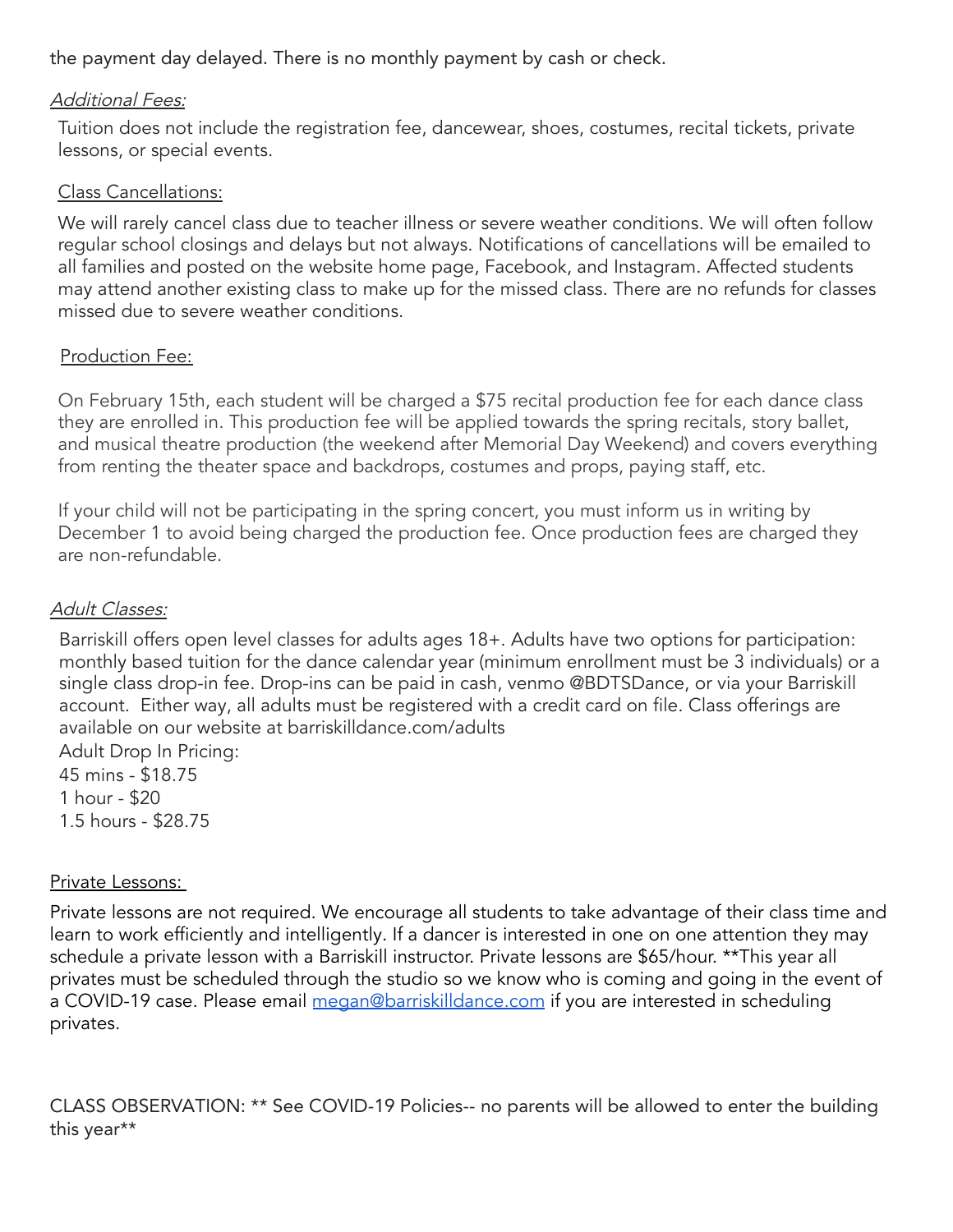We understand that parents love to be able to observe their children's classes, but we find that faces in the classroom window or at the door can be very distracting to the children. At their discretion, teachers may open or close the class curtains and doors.

Once a year, there is a scheduled parent observation week. At this time, family members are invited to come into the classroom and observe. Check our website for this year's dates. During this week, we also encourage students to visit and observe classes other than their own.

# CLASSROOM BEHAVIOR AND ETIQUETTE:

In order to maintain a happy, healthy, and professional environment our teachers and staff model respectful behavior towards all people and property at the studio. We expect our students to show the same respect to each other, our staff, and the studio.

Students should arrive on time to class ready to work hard and learn. There will be times when students are busy, tired, and have other things on their mind. We expect students to do their best to channel their energies into their dancing at the studio. Sometimes the best relief from a busy and stressful schedule can be a vigorous dance class!

We foster a friendly and relaxed environment, but not at the expense of the work. While students are often excited to see one another, there is not time for socializing during our limited class time each week. All students deserve to have a learning environment free from distractions, with a shared focus on the work at hand.

One of the keys to success as a dancer is strong technique, and class is where students develop that technique. Each class is an opportunity for students to become better at what they are studying. Encourage your children to listen to all feedback given, whether it's directed at them or another dancer. A correction is an honor; it shows how much the teacher cares about your progress as a dancer.

We believe that the most successful students are those who apply themselves in every class and are open to their teachers' knowledge and experience.

# Attendance:

Students are expected to attend all classes and rehearsals. At every level, regular participation in class is essential for learning. Our curriculum is designed so that new skills are taught incrementally, building on one another. Students who miss class may find themselves missing crucial building blocks. Younger students have a hard time developing the necessary body awareness and muscle memory for dance when they miss class. In advanced classes, students will have a hard time progressing without being in class every week.

At times, there may be circumstances that cause a child to miss multiple classes or rehearsals. In the case of repeated and/or extended absences—for any reason—participation in the end-of-the-year recital may be denied. In rare cases, a student with multiple absences who demonstrates exceptional commitment and mastery may still be included in the recital; this will be determined on a case-by-case basis by the teacher and director. Good communication with teachers and the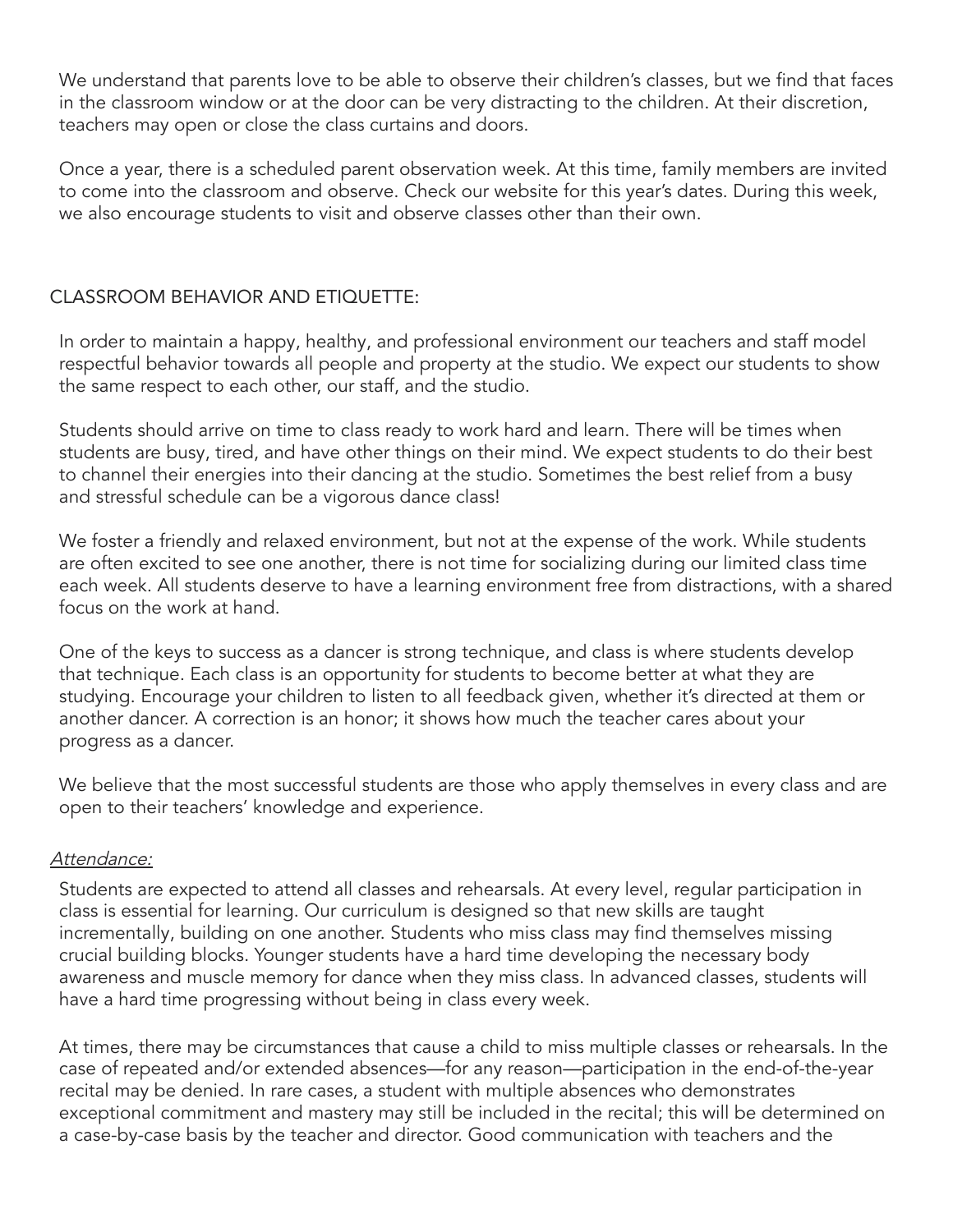director about absences is the first step in demonstrating commitment.

For conservatory students, regular attendance is taken especially seriously. We encourage conservatory level students to take the responsibility to contact their teachers directly.

# Arrival and Departure:

Lateness is distracting to both teacher and students, and disruptive to the class, so please arrive with plenty of time to enter class (with hair ready and shoes on) when class starts. We encourage Conservatory students to arrive 10 minutes before class. Dance is a physical activity that requires the body to be warmed up in order to execute movement safely. Late students miss the proper warm-up and/or barre exercises. At the instructor's discretion, students who arrive late may be instructed to warm up themselves before joining the class, or may be asked to observe class for safety reasons.

# Restroom Use:

All students should use the restroom before class, especially our pre-school students. Dancers should not leave class to use the restroom unless absolutely necessary. It is disruptive, and the student misses valuable class time. Please feel free to use the restroom you are most comfortable with, there are restrooms for all upstairs off the student lounge and in studio 6.

# **Potty-Training Policy:**

As a general rule, Barriskill requires that students be potty-trained before signing up for dance class. However, a parent can choose to enroll a student who is not potty-trained in a class if they can be available for diaper changes during class or camp. Our instructors are not responsible for changing diapers.

# Termination of Enrollment:

In very rare cases, a student may be asked to leave the school. Bullying, abusive, or repeatedly disruptive behavior will not be tolerated. Every effort will be made to correct a problematic situation before terminating enrollment. Termination for cause is not grounds for a tuition refund. In addition, if students repeatedly miss class and/or tuition remains unpaid, and there is no communication from the family, enrollment in the class may be canceled at the discretion of the studio administration.

Dress Code Requirements: The current dress code is available on our website [\(here\)](https://2ce19add-c17f-45f6-b4d2-83fe12d2c1b2.filesusr.com/ugd/6b0632_ba9a7bb1f2f941b09a1c144a5d2905f9.pdf) and at the studio.

Barriskill welcomes students of all races, ethnicities, genders, and sexualities and maintains zero-tolerance for any form of discrimination.

Our dress code offers options for students to pick the attire they are most comfortable dancing in.

General guidelines:

- For all classes, hair should be securely tied away from the face, ideally in a neat bun. This applies to all levels, including pre-school classes.
- No jewelry or watches other than small stud earrings.
- Ballet shoes should be made of canvas or leather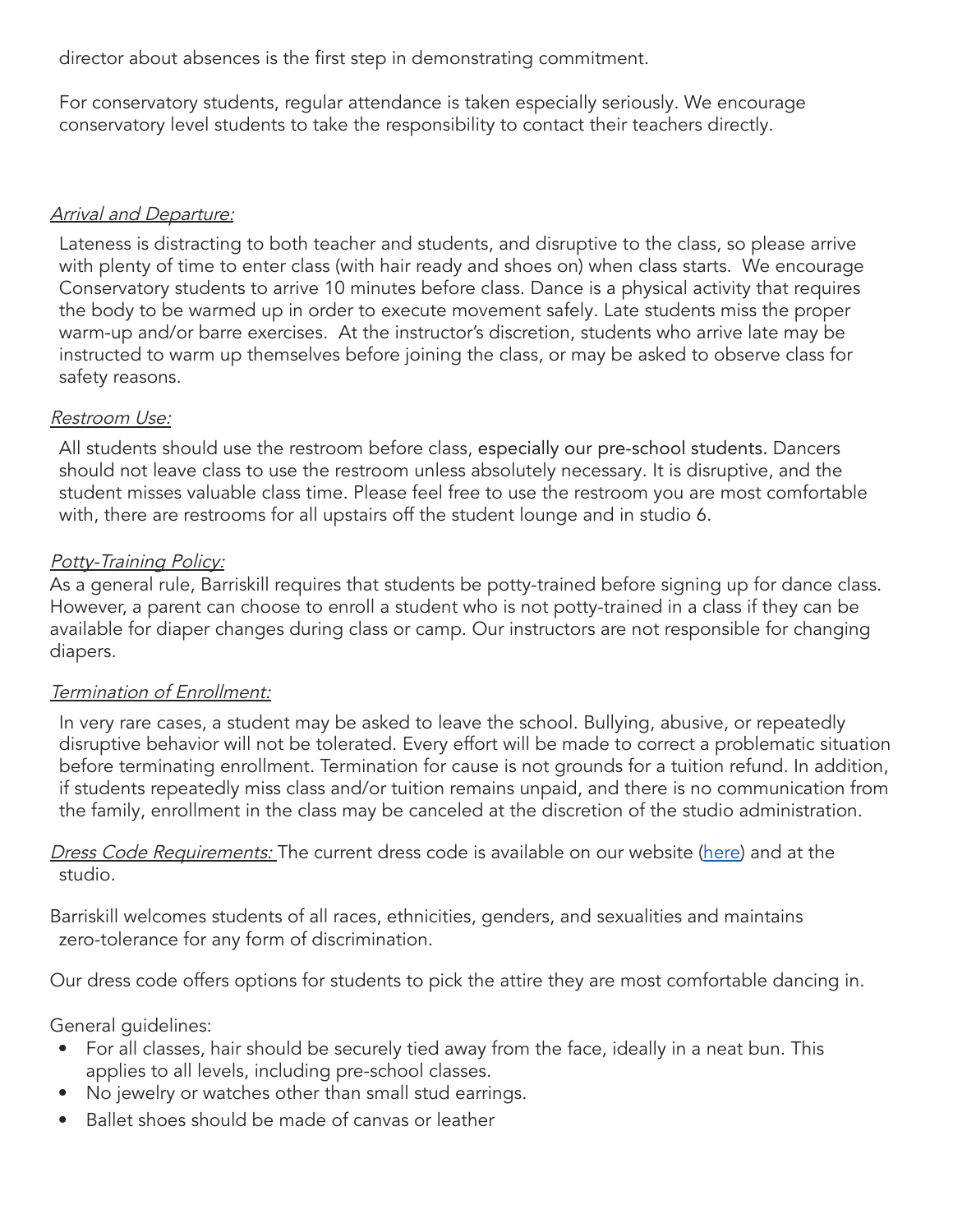- Jazz shoes are pull-on (no laces)
- Primary Ballet through Ballet 8/PrePro Ballet requires a particular brand, style, and color of leotard. Students are expected to wear the exact style and color and not try to match it in another brand.
- Dance shoes should not be worn outside, including sneakers for hip-hop.

# SPECIAL INFORMATION FOR PARENTS OF PRESCHOOL STUDENTS:

Our purpose is to provide the highest quality preschool education in a secure, nurturing, and stimulating environment. BDTS serves the physical, emotional, and intellectual needs of preschool students. We meet these goals with our developmentally appropriate curriculum and ongoing communication with parents.

The first few weeks of classes serve as an introductory phase to help students become comfortable with the overall dance experience, the classroom, their teacher, and their classmates.

From the beginning, we focus on your child's coordination, listening skills, musical awareness, and developing imagination. We accomplish this through age-appropriate music, simple stretching exercises, and dance basics in an environment of creativity.

Preschool dance is not just about learning dance steps. It is about helping children learn to tap into their imagination and express themselves creatively, learning to wait their turn and admire the accomplishments of their peers. It is a great environment to begin to experience self-discipline.

# Separating from the parent

One of the challenges for some preschool children may be separating from their parents and attending class on their own. If your child cries or does not want to take class, don't panic. Please do not force your child into class. Ask your teacher for help with the transition if needed.

# It may not be the right time.

All children are different, and are ready to attend a dance class independently at different ages. Some young 3-year-olds will readily run into class and participate fully, while some 5-year-olds may not be ready. Try not to compare your child with others, but use your best judgment to determine if this is the right time for them. Dance classes and our studio will always be here, and you may find that it makes sense to take a break and try class again at a later date.

# BDTS CLASS DIVISIONS:

The dance classes at BDTS are divided into 4 divisions or programs.

Pre-School Division: includes classes for children up to 6 years old: Creative Movement, Pre-ballet, Pre-tap, Pre-ballet with Pre-tap combinations, Pre-tap with Pre-jazz combinations, Broadway Babies, Hippity Hop, Primary Ballet for 6 yo and Primary Musical Theatre.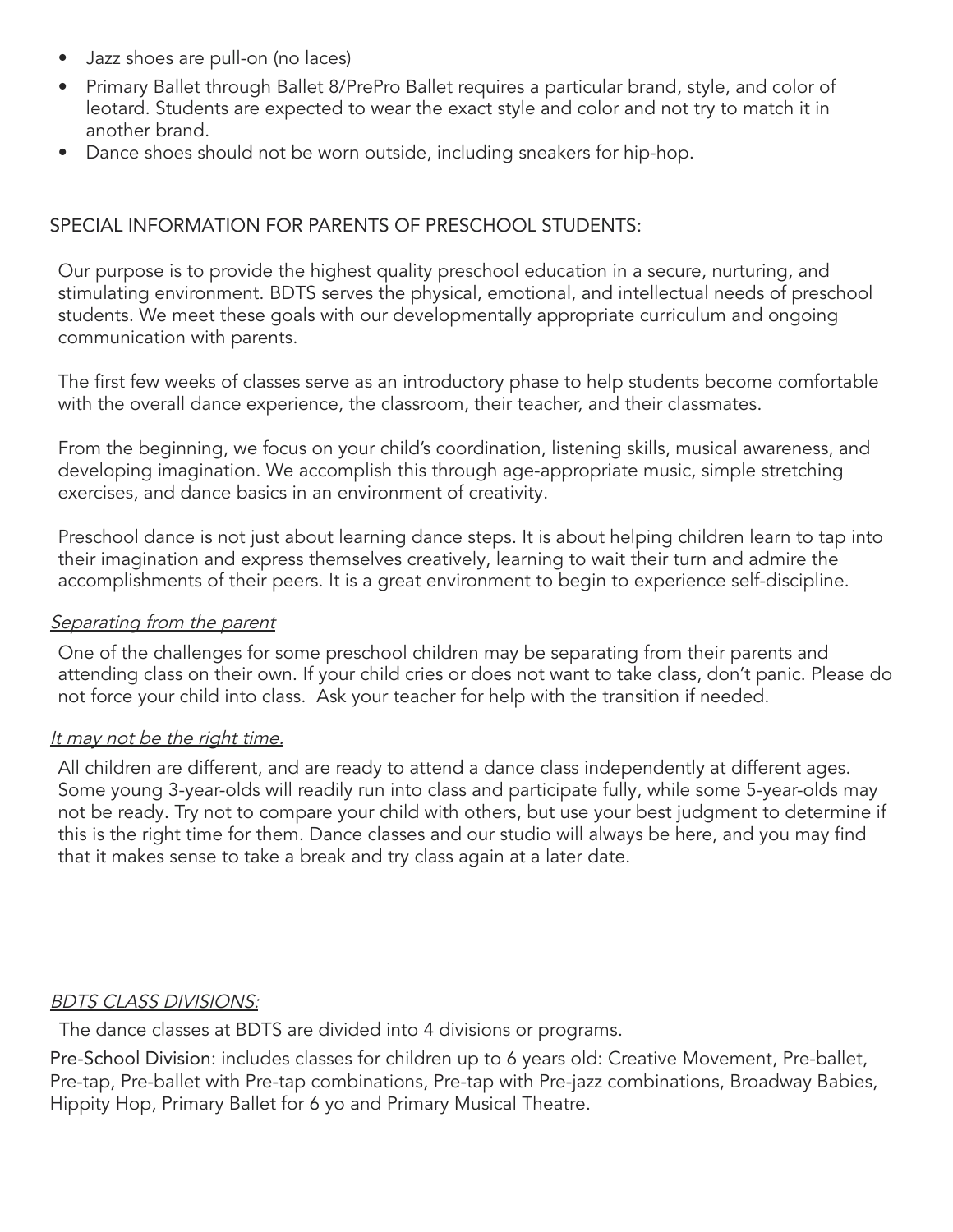Studio Division: these include classes for children ages 7 and up and includes the Tween/ Teen program. Classes in this division usually have no prerequisites and are primarily for beginners. Classes in this recreational division include: ballet, tap, jazz, contemporary, musical theatre and hip hop.

Conservatory Division: Intermediate and advanced level classes for children willing and able to make a commitment to a more rigorous course of study.

Adult Division: for students older than 18.

# CONSERVATORY PROGRAM

For students with the required level of interest and ability, BDTS offers a conservatory program, in which students can select a program of study that includes ballet, musical theater, jazz, and/or tap. The conservatory program requires a significant commitment from dancers and their families, and in return provides opportunities to:

- develop skills to the highest degree.
- work with mentors who are focused on student success inside and outside of the classroom.
- build long-lasting friendships
- enjoy a sense of belonging to an extended family of fellow dancers, teachers, and parents.
- discover the long lasting results of hard work and determination.
- develop a lifelong appreciation for the performing arts.

# Is the conservatory for me?

The conservatory program may be a good fit for you if:

- You're excited to learn more about dance and its many intersections with your interests.
- You love dancing and would like to perform more!
- You enjoy working collectively with peers who share your joy for dance.
- You love how dancing makes you feel.
- You're fully committed to attending all classes and rehearsals.

The conservatory program may *not* be a good fit for you if:

- You're involved in other extracurricular activities that could interfere with your class, rehearsal, or performance commitments.
- You're doing it because you want to be with your friends, but are not passionate about dance or the commitment.
- You're doing it because your parents or teachers want you to.
- You're not fully committed to attending all classes and rehearsals.

Most of our students are balancing multiple commitments and interests, and only some will find that they are willing and able to make the commitment that the conservatory program requires. The conservatory program is not for everyone.

We offer many studio level classes for continuing students who don't want to or cannot commit to the rigor of the conservatory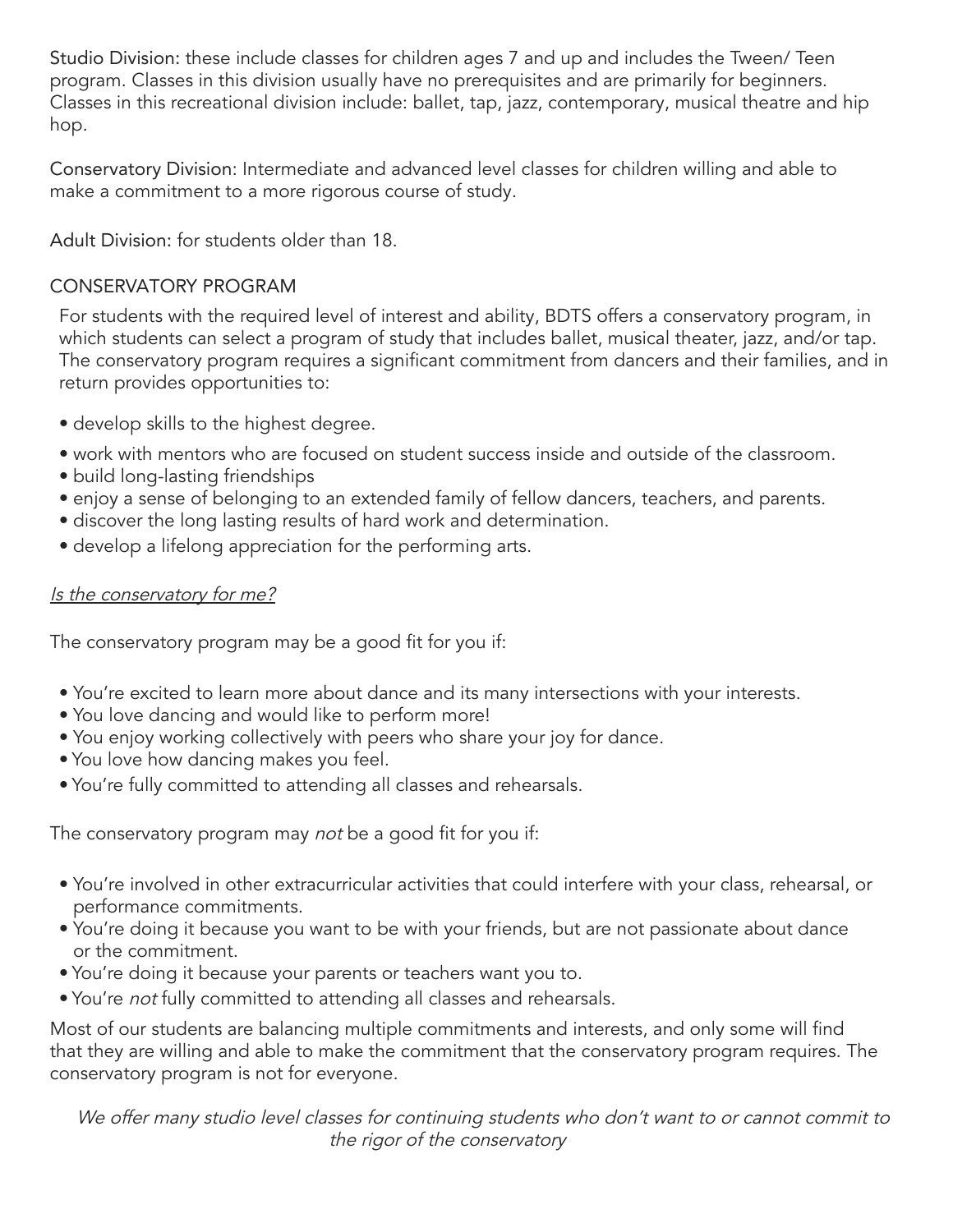#### Admission:

Admission to the conservatory program is by invitation. In some cases (as in a student new to the studio), an audition may be used to facilitate placement. Generally, observation of students in class and performances provides the faculty with the information they need. Our faculty is happy to discuss admission to the conservatory with any interested students.

#### Requirements:

First and foremost, we require that conservatory students make a solid commitment to classes, rehearsals and performances. Come to each class prepared to learn and without personal distractions. Each class, rehearsal, or performance is an opportunity to become better at what you love to do. Dance full-out, stretch a little further, become more aware of your technique, and make the most of every class.

Be sure to review the attendance policy in this handbook. Clear communication with teachers and the director is key! Failure to communicate with your teacher about absences may jeopardize your participation in performances.

We realize that our students have full lives, and at times may have difficulty fulfilling the commitments for the conservatory. If you find yourself in this situation, the first step is to communicate with your teacher about your situation. We can work with families to determine whether continued participation in the conservatory is appropriate, or if other options should be explored.

2022-23 Conservatory Level Classes:

Ballet 5, 6, 7, 8, Pre-Professional

Musical Theatre 4, 5, 6

Jazz 4, 5, 6

#### SPRING RECITAL

Our annual spring recital is typically held at Reynolds Industries Theatre on the campus of Duke University (in the Bryan Center.) We have also hosted it at Barriskill, on an outdoor stage in the parking lot. Spring 2023 recital locations are TBD.

The Spring Concert is a fun and exciting performance opportunity for all Barriskill youth students. Participation is encouraged, but not required. The concert offers our students an opportunity to show their families and friends the results of a year's hard work, dedication, and progress. Part of dance training is learning through performance. The rehearsal process can be a tremendous learning experience. Children develop retention skills by working with their classmates on a group performance, they learn the positive aspects of working as a team to create the best end result. These skills contribute not only to successful dancing, but also to success in other areas of life.

#### Participation

 $\bullet$  For younger children, participation in the recital is encouraged but not required. Families may opt out of the recital if desired by emailing the school director.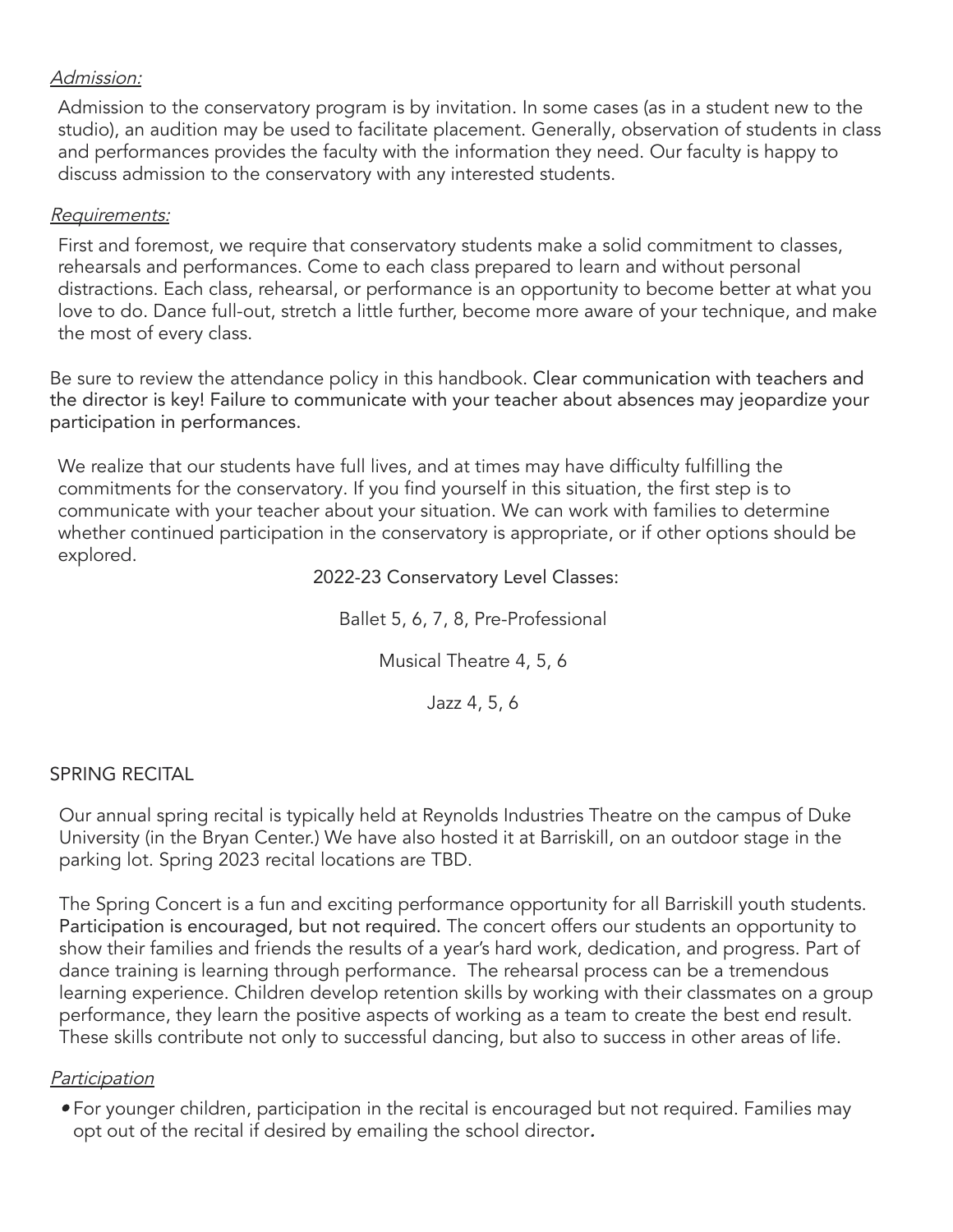- Conservatory students are expected to participate in the recital. If extenuating circumstances prevent participation, please let us know as soon as possible.
- Musical Theatre students enrolled in classes Primary Musical Theatre through Musical Theatre 3 will participate in the spring recital. Musical theatre students in Conservatory MTR 4, 5 and 6 will perform in a separate spring musical instead of the recital.
- Ballet students enrolled in classes Ballet 1 through Pre Professional Ballet will participate in the spring story ballet instead of the spring recital.

#### Production Fee:

On February 15th, each student will be charged a \$75 recital production fee for each dance class they are enrolled in. This production fee will be applied towards the spring recitals, story ballet, and musical theatre production and covers everything from renting the theater space and backdrops, costumes and props, paying staff, etc.

If your child will not be participating in the spring concert, you must inform us in writing by December 1 to avoid being charged the production fee. Once production fees are charged they are non-refundable.

#### Attendance is important!

- Starting in March, part of class time will be used to learn and rehearse choreography.
- In the case of repeated and extended absences—for any reason—participation in the concert may be denied. In rare cases, students who demonstrate exceptional commitment and mastery may be included in the showcase; this will be determined on a case-by-case basis by the teacher and studio directors. Good communication with teachers about absences is the first step in demonstrating commitment.

#### **Mandatory Dates:**

TBD: MTR in studio rehearsal TBD: Ballet studio rehearsal \*\*Dates subject to change.

#### Performance Week

- The week before the recital, musical, and story ballet all classes are suspended.
- We will share a more detailed rehearsal schedule with you well in advance, because performance week rehearsals are absolutely mandatory for all recital participants.
- It is essential that you keep this week as free from other commitments as possible.

# OTHER PERFORMANCE OPPORTUNITIES

In addition to the spring recital and fall and spring musical, there are various opportunities for our most dedicated students to perform.

#### **Nutcracker**

Our biggest performance each year is our annual production, which includes over 100 dancers.